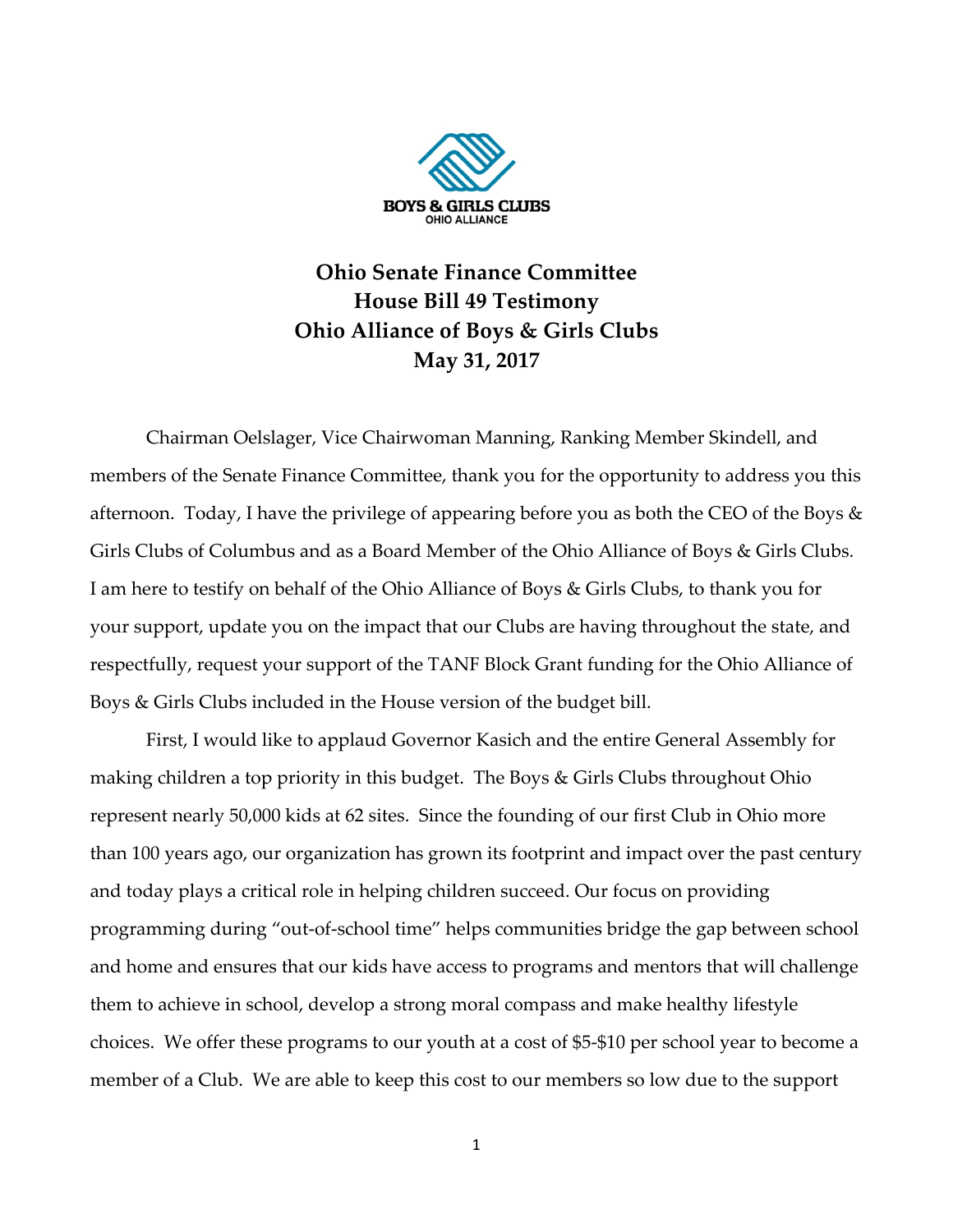we receive from communities, foundations, businesses, and a small but critical amount of funding from government sources.

We understand that this committee and the legislature are carefully examining ways to strengthen our state's response to the opioid crisis that is devastating communities across Ohio. We wanted to share with you today some of the ways that Ohio's Boys & Girls Clubs are on the front lines when it comes to the opioid epidemic. Our Clubs are providing a safe, positive environment for youth whose parents or guardians are struggling with addiction in many high-need areas of the state. Additionally, Clubs are providing critical healthy lifestyles programs to our youth which emphasize drug use prevention education. In fact, in 2016 the leaders of the Ohio General Assembly and Attorney General Mike DeWine created the Ohio Joint Study Committee on Drug Use Prevention Education, which issued a report in February of this year that recommends supporting Boys & Girls Clubs because they provide a safe, positive place for kids to spend their non-school hours and include programming, nutritious meals, academic support, and the Smart Moves program, which focuses on drug and alcohol prevention and healthy lifestyles.<sup>1</sup>

Our Clubs' healthy lifestyles programs are proving to be effective, as demonstrated by results from the 2016 National Youth Outcomes Initiative Survey of Clubs teens, which uses the same set of questions used by the Center for Disease Control in their 2015 Youth Risk Behavior Survey (YRBS). In comparing data from the two surveys, we saw the following differences:

- percentage of Ohio's **Club teens who abstain from smoking cigarettes is 11 per cent greater than average Ohio teens**
- percentage of Ohio's **Club teens who abstain from drinking alcohol is 20 per cent greater than average Ohio teens**

 

 $^1$  Ohio Joint Study Committee on Drug Use Prevention Education, 9-10, 2017

www.ohioattorneygeneral.gov/Files/Publications-Files/Publications-for-Schools/Ohio-Joint-Study-Committee-on-Drug-Use-Prevention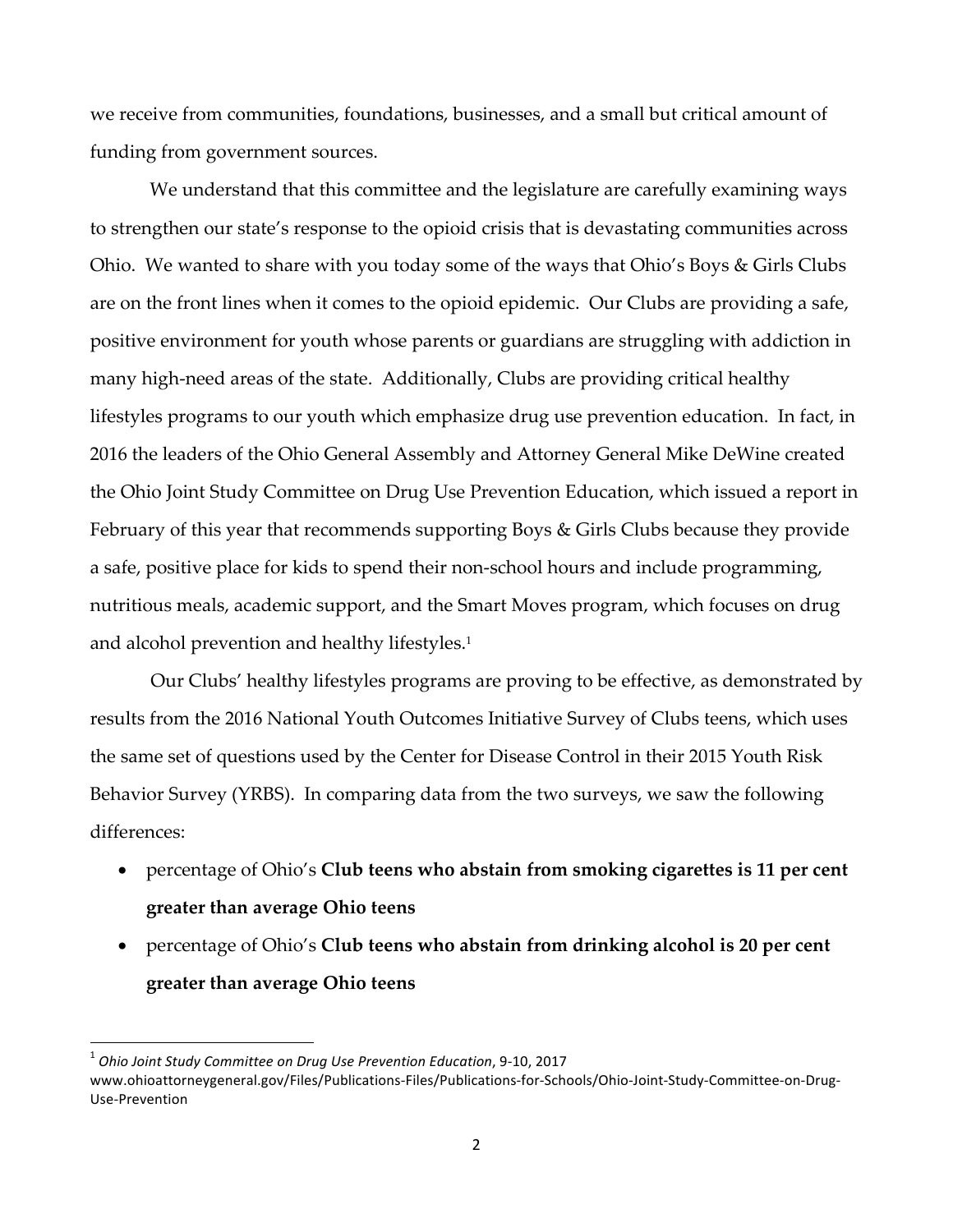- percentage of Ohio's **Clubs teens who abstain from taking illicit prescription drugs is 11 per cent greater than average Ohio teens**
- percentage of Ohio's **Club teens who abstain from smoking marijuana is seven per cent greater than average Ohio teens**

In addition to our healthy lifestyles programs, Ohio's Clubs also deliver academic programming to our youth. With state funding included by the legislature in the last two biennial budgets, Ohio's Clubs have implemented the **Boys & Girls Clubs Academic Success Program.** As a result of this funding, the Boys & Girls Clubs throughout Ohio have reached the most vulnerable in our state and made a significant impact that improves lives, benefits thousands of communities across the state, and is cost-efficient.

Youth who attend a Boys & Girls Club in Ohio have access to the full range of out-ofschool-time programming that Clubs provide including homework help, meals, athletics and character development activities. Under the Academic Success Program, TANF-eligible youth have been driven to participate in programs that promote academic success and wellness. Some examples of that programming include:

1) *Power Hour* - homework help, tutoring and learning activities

2) *Summer Brain Gain* - a comprehensive curriculum of project-based learning activities designed to combat the summer learning loss that is experienced by most low-income youth over the summer break

3) *SMART Girls* **-** a small-group health, fitness, prevention/education and self-esteem enhancement program designed to meet the developmental needs of girls 4) *Passport to Manhood* - promotes and teaches responsibility in Club boys through targeted discussions and activities that reinforce positive behavior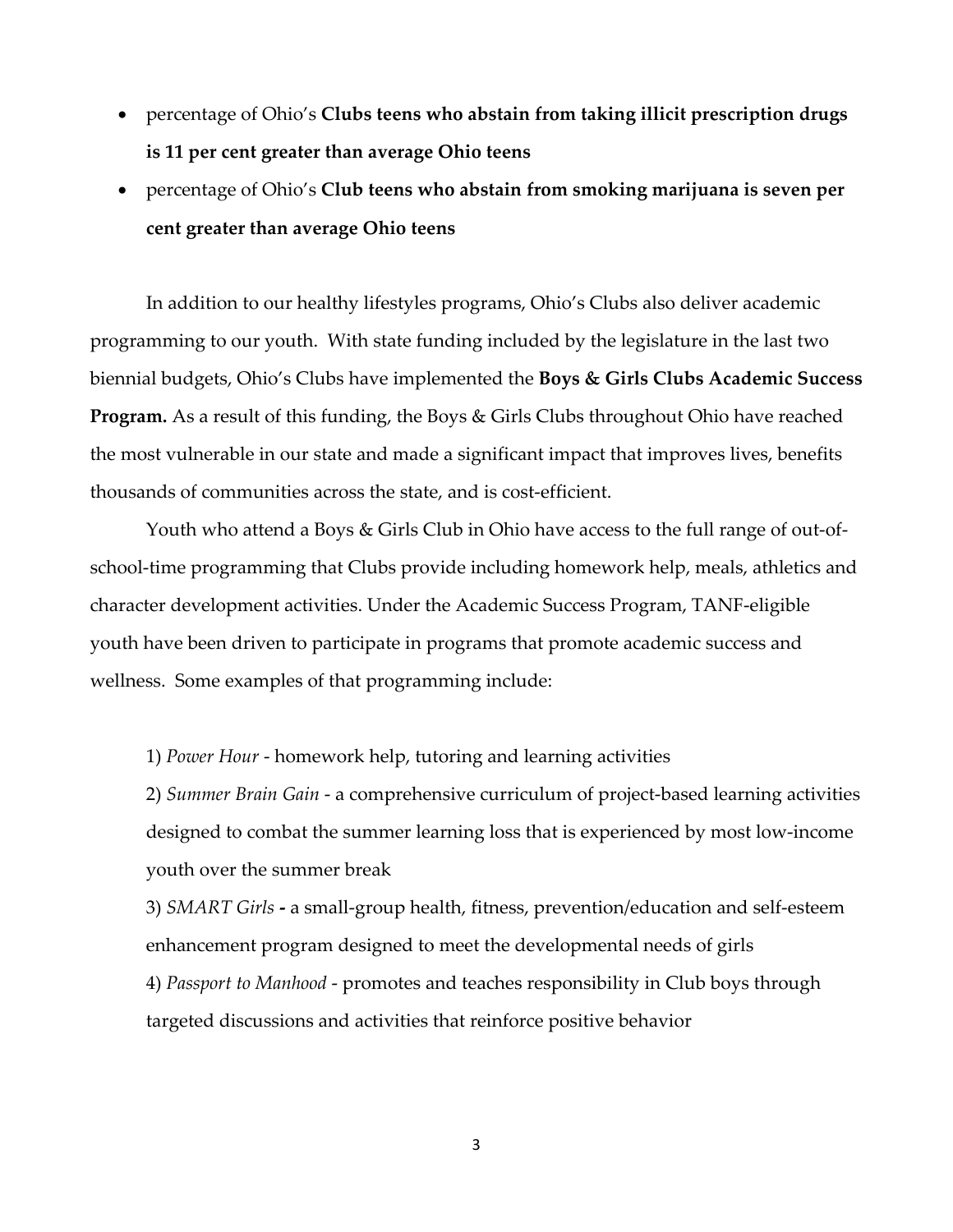These programs are having an impact on the youth we serve, which is illustrated by data collected from Ohio Boys & Girls Clubs through the National Youth Outcomes Initiative, or NYOI. NYOI is our tool for measuring the impact of the Clubs in a consistent manner using a common set of research-informed indicators of Clubs' priority outcomes. This data shows that from 2012 to 2014, the **percentage of Club members who are on grade level for their age increased from 85-90 percent.** Additionally, the number of Ohio's Club **youth who expect to participate in post-secondary education increased by 3 percentage points – more than 1,300 children**. The percent of Club youth who successfully **obtained summer employment increased from 58-67 percent** during this time period.

Data about Club Members' overall experience is also reported through the National Youth Outcomes Initiative. **Sixty-four percent of Ohio's Club youth said that the Club is the safest place in their community.** Nearly sixty percent of Club youth reported getting the Centers for Disease Control's recommended 60 minutes of physical activity per day, which is more than twice the national average among youth ages 6-18. In short, Boys & Girls Clubs are not just delivering programs – we are delivering results.

Since the Ohio General Assembly began investing in Boys & Girls Clubs, the Clubs have mastered leveraging resulting in the collective statewide revenues of Clubs growing 20 percent, with investment from private sources growing at a rate of 16 percent per year. These figures indicate that Ohio's Clubs are utilizing the government dollars to effectively leverage private and foundation resources to continue growing our programs around the state to the meet the high demand for our services.

Over the course of the past four years, Boys & Girls Clubs have opened 17 new sites throughout the state to meet the needs of communities during those after-school hours when access to literacy programming, mentoring, sports, and an environment that nurtures selfesteem and hope makes all the difference in determining each child's future. Because the need is so dire, we need sufficient funds to provide these services and therefore, we respectfully request your support of the line item included by the Ohio House of

4